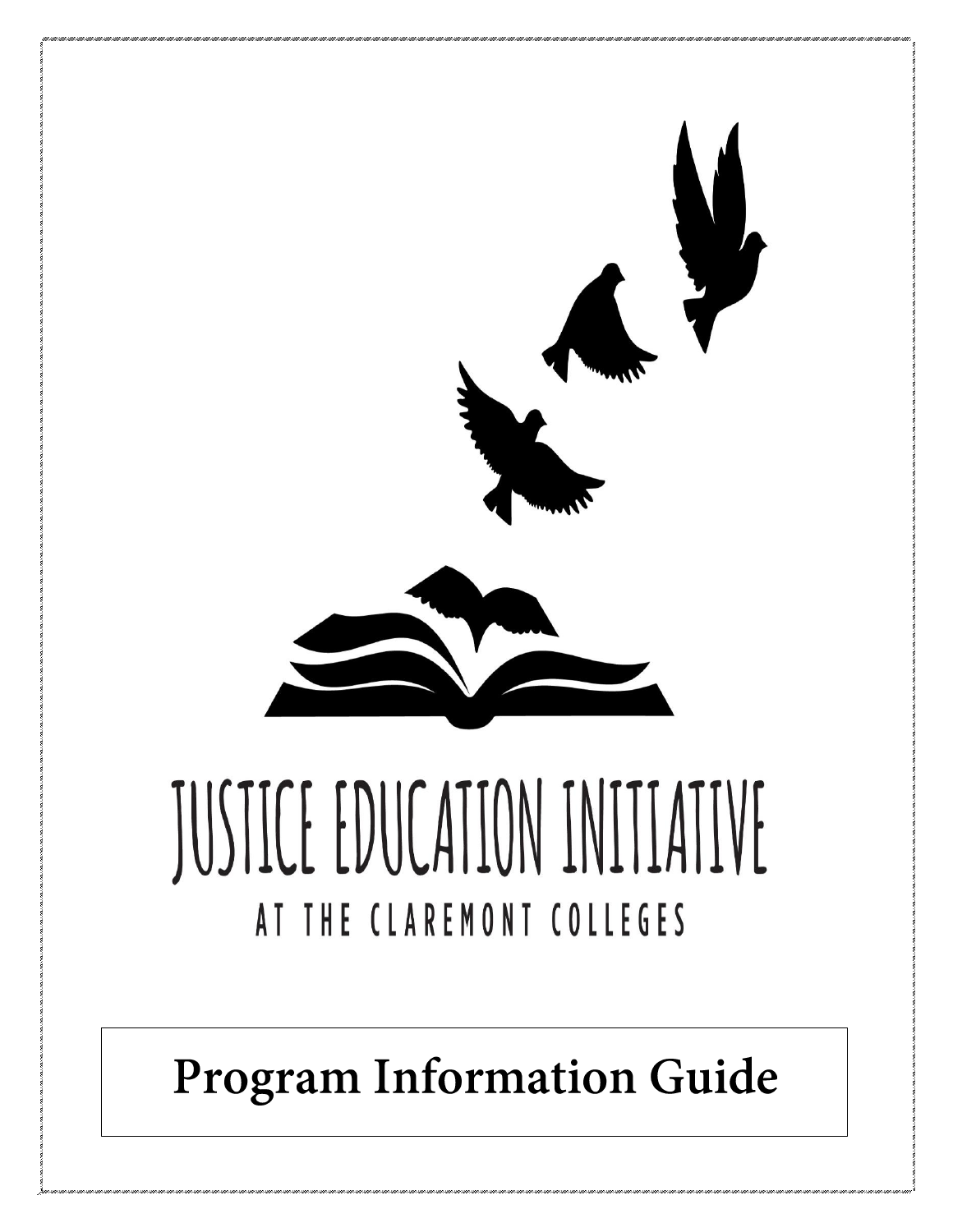To confront mass incarceration as a defining social problem of the contemporary era, Pitzer College, in partnership with The Claremont Colleges have launched the Justice Education Initiative (JEI). Supported by a \$1.2 million dollar grant awarded by The Andrew W. Mellon Foundation to Pitzer College. The Justice Education Initiative coordinates, collaborates, and expands justice education opportunities across The Claremont Colleges, at regional carceral institutions, and with local community partners.

**Grant funding opportunities for course development, projects, programs, and collaborations are available through our website:** 

# **<https://colleges.claremont.edu/justice-education/>**

#### **Justice Education Learning Communities at The Claremont Colleges**

Five faculty from each of the Claremont Colleges lead the justice education learning community and initiative on their campus. These faculty act as key pillars on their campus and work individually and collectively to provide justice-oriented courses, events, and programs, as well as provide ongoing guidance and support to students, staff, and faculty.

| Claremont McKenna College | Professor Derik Smith                    |
|---------------------------|------------------------------------------|
| Harvey Mudd College       | Professor Ambereen Dadabhoy              |
| Pomona College            | Professor Susan Castagnetto              |
| Pitzer College            | Associate Dean, Professor Adrian Pantoja |
| Scripps College           | Professor Tom Kim                        |

# **Emerging Justice Education Efforts**

This Initiative seeks to build an intercollegiate Justice Studies minor and major at the Claremont Colleges as well as an accelerated Pitzer Bachelor's Degree pathway at the California Rehabilitation Center.

This Initiative hopes to build a justice studies minor or major at and across the Claremont Colleges as well as a Pitzer BA pathway at the California Rehabilitation Center, with a cohort of incarcerated students majoring in Organizational Studies (expected graduation, Spring 2022).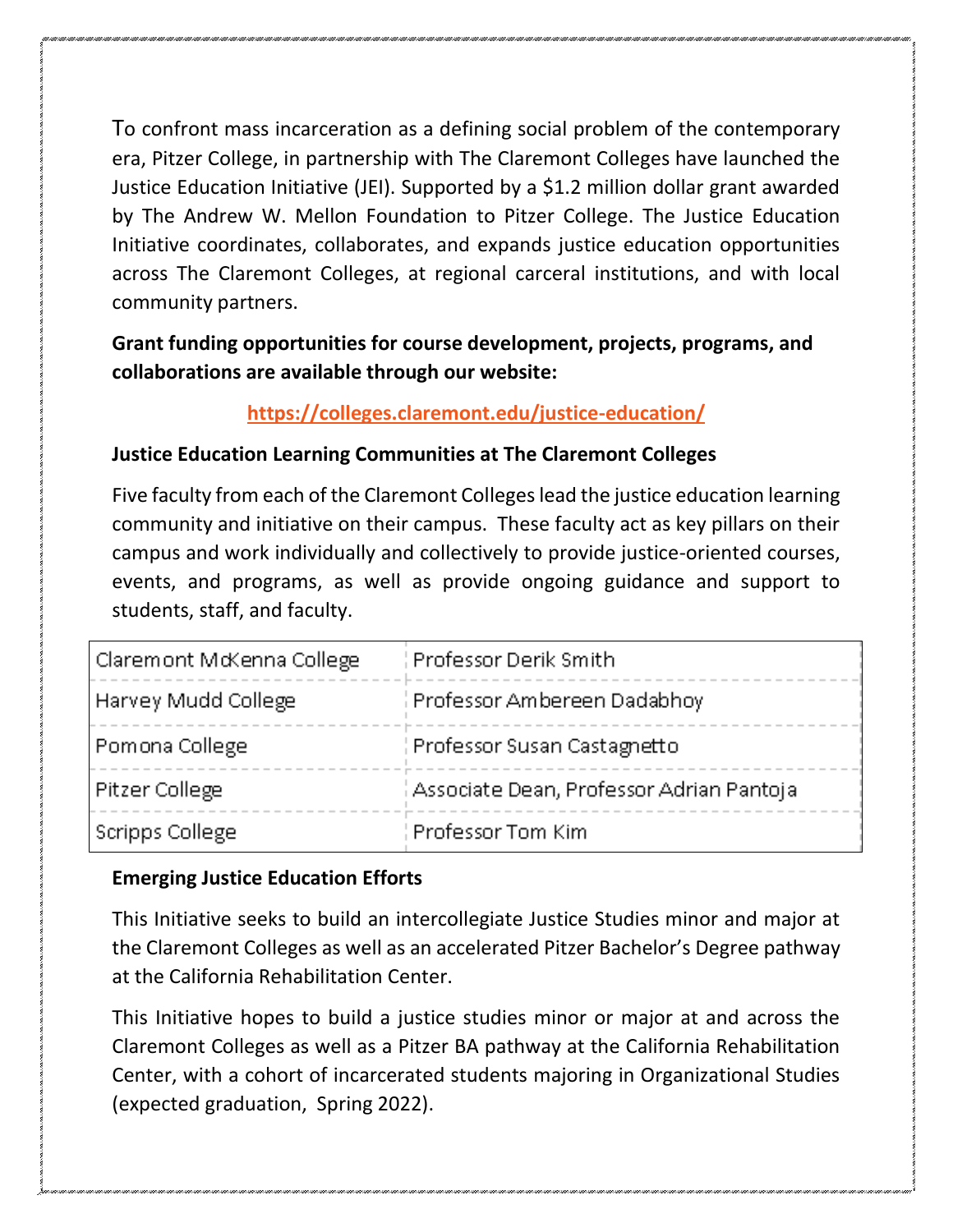# **Collaborative Community Projects**

# **The Inside Out Prison Exchange Program**

The Inside-Out Prison Exchange Program is an educational program with an innovative pedagogical approach tailored to effectively facilitate dialogue across profound difference. It originated as a means of bringing together campus-based college students with incarcerated students for a semester-long course. These courses are taught in prison by Claremont College faculty and taken by "outside" college students and "inside" incarcerated students at the California Rehabilitation Center (CRC). There are a total of 22 Claremont faculty and staff that have been trained to teach Inside-Out courses. The Justice Education Initiative at the Claremont Colleges, seeks to be the first Inside-Out Program to offer a Bachelor's Degree Pathway at CRC.

#### **Co-Curricular and Curricular Partnerships:**

California Institution for Women, California Rehabilitation Center, Camp AP, Prototypes Women's Center, Starting Over Inc., Prison Education Project and Crossroads

#### **Reintegration Academy**

The Reintegration Academy (RA) brings 40 parolees to Pitzer College every Spring for an 8-week program the focuses on successful reentry back into the community. The Reintegration Academy helps to create a "Prison-to-School Pipeline." Beginning fall 2020 RA students will audit selected Justice Education courses at TCC.

# **Insight Garden Project**

The Insight Garden Program (IGP) transforms prisoners' lives through creating a connection to nature. IGP facilitates an innovative curriculum combined with vocational gardening and landscaping training so that people in prison can reconnect to self, community, and the natural world. With the support of the Justice Education Initiative, this program expanded to the California Institution for Women fall 2019.

#### **Campus-Based Projects**

Justice-oriented art exhibits and performances

Justice Education forums, workshops, panels, speakers, etc

Justice Education Learning Communities and Campus Coordinator